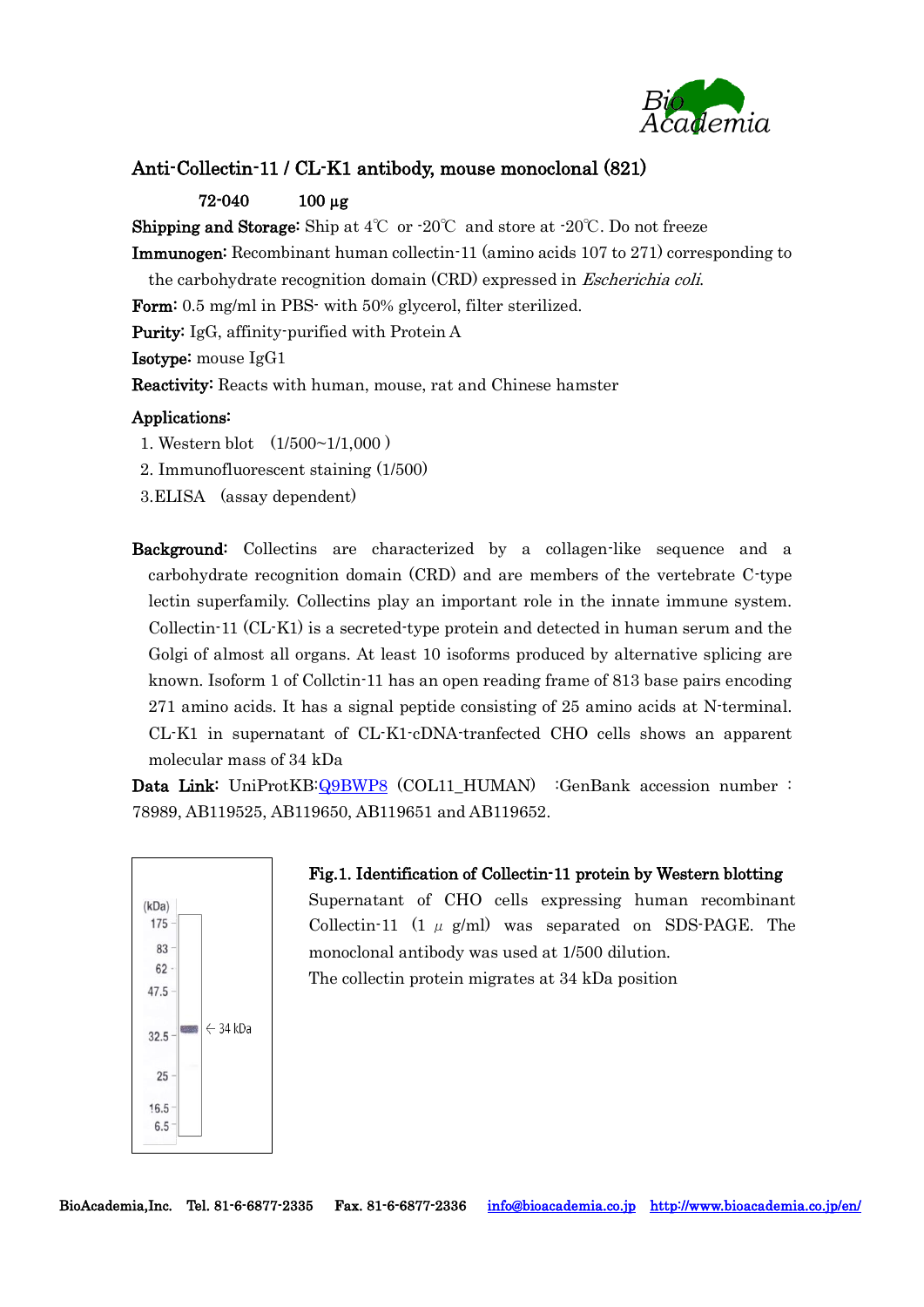



## Fig.2. Detection of collectin-11 protein transfected in CHO cells by immunofluorescence staining

A: CHO cells expressing human recombinant Collectin-11.

B: CHO cells (mock infected cells).

The antibody was used at 1/500 dilution. The FITC-conjugate rabbit anti-mouse IgG (x4000) was added. Nucleus (DNA) was stained with DAPI.

# Fig.3 Titration of recombinant CL-K1 protein transfected in CHO cells by indirect ELISA using monoclonal antibody.

The indicated amounts of recombinant Collectin-11 protein expressed in CHO cells ware coated onto the wells of the ELISA plate. After blocking with 5% skim milk, monoclonal antibody at the 1/1000 dilution was added to the each well. HRP-conjugated goat anti-mouse IgG (100μl, x4000 dilution) was added. As substrate, orthophenylenediamine was used. Optical density (OD) measured at 490nm.